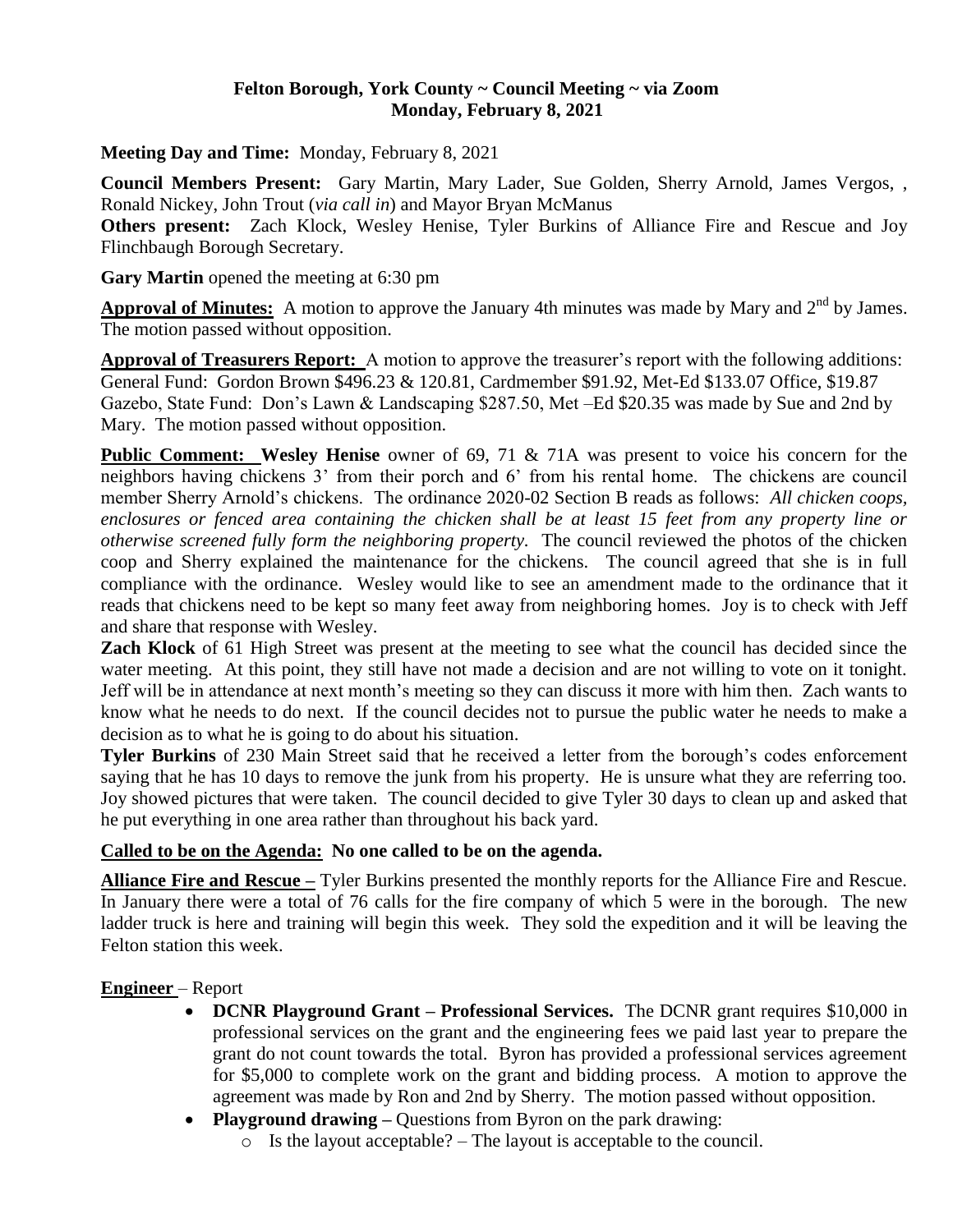- $\circ$  Is the type of playground equipment and pavilion acceptable? Everything is good and will stay the same.
- o DCNR has required that 1 park bench be ADA accessible. Either one bench needs put inside the mulch area or a paved walkway needs expanded to the bench. The council agreed to pave an area up to and around a bench
- o Byron plans to have the bid specifications ready for review by Council for the March 1 meeting and also have the draft sent to DCNR for their review during the same time period. Following the council's approval the bids can be advertised with an April bid opening, May award and start of construction May thru July.
- o Joy mentioned putting a memorial tree at the playground for Gary McBrien.

### **Solicitor: Report**

- **Public Water** Jeff was present and assisted with the Public Water meeting held on January 11, 2021 and continues to provide guidance regarding the requirements for public water.
- **DCNR Gran** CGA is in the process of researching and reviewing information regarding the real estate involved in the Felton Memorial Park Development in order to complete the required Certification of Title Form required by DCNR.
- **Collection Report -**The Report was reviewed by the council and there is no further actions needed. Joy mentioned that those who have not paid all of their 2020 garbage fees will be turned over for collection from Jeff's office if they don't pay by the end of February.

## **Code Enforcement**

- **South Penn Codes** is handling: 9 Maul Ave, 62/62 Main Street, 134 Main Street, 230 Main St
- **121 High Street** settlement didn't take place because a title was needed for mobile home. Gary Martin meni8onted that there is a stray cat problem at the property. It was agreed to have Gary set some traps and take them to the SPCA.

### **Old Business:**

• **Public Water Meeting January 11th** – the council is not ready to make a decision yet on public water. It was suggested to send a letter to all those on High Street to see what their current situation is with water. These are the homes that brought the water need to the attention of the borough. Joy will compose a letter and send it out. It was discussed to try and find out if a water table study was done when the sewer system went in.

# **DCNR Playground Grant**

- o The borough received \$11,196.27 from the York County Commissioners from the Marcellus Shale money. This was a reimbursement for the money the borough paid to prepare the DCNR grant application.
- o **Conference Call**  Joy and Byron had the conference call with our regional advisor and we know the process going forward.
- o **Any changes?** Was discussed earlier.
- o **Estimates on equipment –** We received updated quotes from George Ely & Associates on the playground equipment, pavilion, borders, installation and mulching. Joy needs to clarify the one quote
- Tree on Church Lane off of High Street The tree on Church Lane is in the boroughs right away. We were given a quote from J&L Lawncare & Maintenance for \$400 to complete the trimming. A motion to approve the tree trimming by J &L Lawncare and Maintenance was made by Mary and  $2<sup>nd</sup>$  by Ron. The motion passed without opposition.
- **CDBG Grant application submitted –** an application to complete ADA requirements on Main Street and High Street was submitted on January 13, 2021. We won't know until later this year if we were awarded a grant.